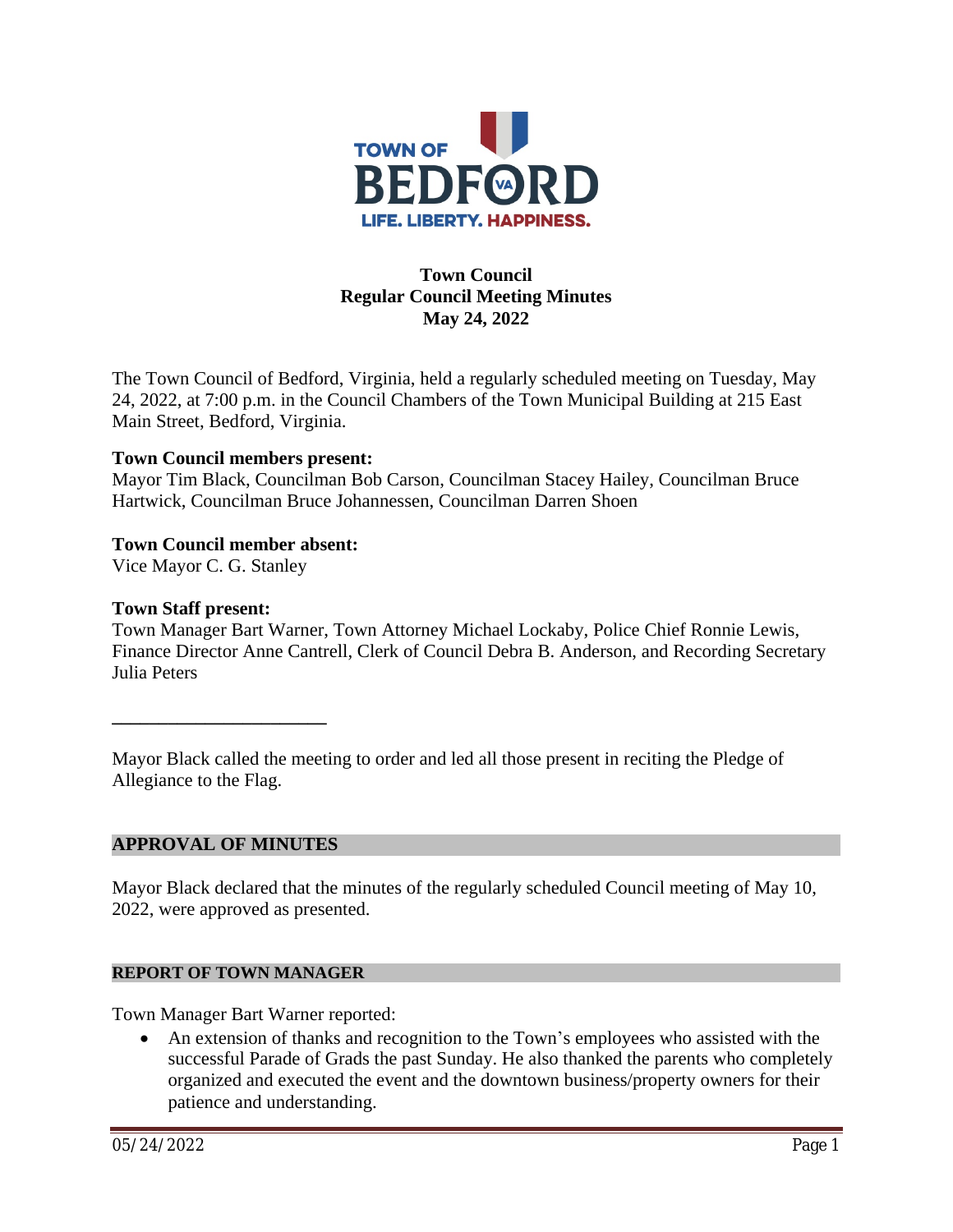- Congratulations to Bedford's Fire Chief Brad Creasy for his appointment by the Governor's Office to serve as the Executive Director for Fire Programs in the Commonwealth of Virginia. It is quite a responsible position, but Chief Creasy will do an outstanding job.
- If people are not aware, in the downtown area, bikes, skateboards, and scooters are not permitted on sidewalks. As school is out, he wanted to remind citizens that children should stay in the residential areas when riding bikes, scooters, etc. so there are not accidents.
- Town offices will be closed Monday, May 30, 2022, in observance of the Memorial Day holiday.

Mr. Warner deferred to Police Chief Lewis for the swearing-in of two new police officers, Justin Gravely and James Schley.

Clerk of Council Debra Anderson read the Oath of Office to the officers as they repeated it and signed copies of the Oath. Badges were then pinned onto the officers. Attendees applauded in support of the officers.

## **APPEARANCES BEFORE COUNCIL**

None.

# **COUNCIL COMMENTS**

Councilman Hartwick welcomed the new Chief of Police and congratulated the two new police officers. He also congratulated Brad Creasy on his appointment and all the high school seniors for a job well done.

Councilman Johannessen noted that Mr. Creasy would be greatly missed as the Fire Chief and replacing him will not be an easy task. He appreciated having the new police officers which should bring the force back up to full staff. Mr. Johannessen attended the Central Virginia Planning District Commission meeting on May 19, 2022. One interesting project they have worked on is getting the Central Virginia Training Center redeveloped. They are currently asking for \$25 million from the State to cover a bond before the property can be sold. Hopefully they will get the money and Amherst County would like to see the Center developed for industry and possibly housing. At one time, 1600 people were employed at the Center so Amherst is eager to have some redevelopment.

Councilman Hailey congratulated former Chief Creasy for his new appointment and welcomed the two new police officers. He knows they all will do a great job. He also congratulated the new Finance Director Anne Cantrell and Police Chief Ronnie Lewis, noting they will both do a fine job for the Town. He said that on a previous Saturday evening, while standing on West Main Street he turned around and had a bicycle up in his face. The bike handlebars hit him on his side, bruising him and it put him on the ground. He tried to take the brunt force so the rider would not be hurt. He did not call the police because he didn't want the kid to get in trouble, he just wanted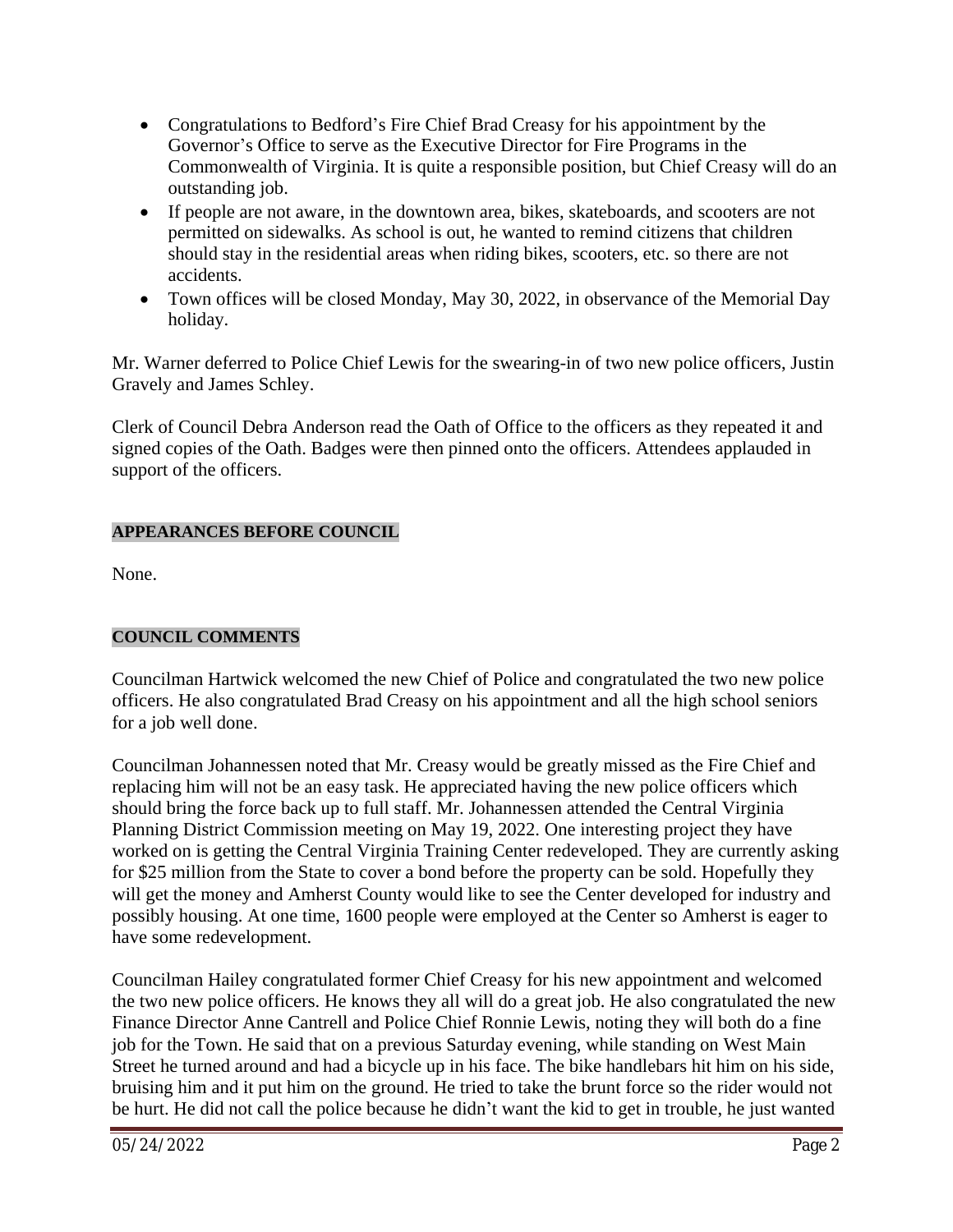him to know the rules about riding bikes and told him to stay off the sidewalks. He saw the same kid riding on the sidewalk again about two weeks later. There is a Town policy and he was not singling out anyone but the issue needed to be addressed to avoid further accidents.

Councilman Shoen echoed the comments of Councilman Hartwick and Councilman Johannessen regarding Chief Creasy and the new police officers.

Councilman Carson congratulated Brad Creasy and the two new sworn-in police officers, Mrs. Cantrell and Police Chief Lewis. He was looking forward to working with them. He has also seen kids riding bikes recklessly on the sidewalks as well as riding scooters and it is something to be addressed to avoid more incidents. He noted the shooting in New York where ten people were killed and heard that day on the news about 14 children killed in a Texas school. He invited those attending to partake in a moment of silence for the victims as well as the parents.

Mayor Black welcomed Chief Lewis and Mrs. Cantrell and looked forward to working with them. He congratulated Mr. Creasy on his opportunity to work for the Commonwealth of Virginia. He noted there are many activities planned for the upcoming Memorial Day weekend and hoped everyone would have a chance to participate since these events were well-worth attending. On Saturday, June 4, 2022, the Visitors Center will have an unveiling of the highway marker for the Susie Gibson High School and a follow-up program at the school. They are doing good things to preserve the history of the community and he wanted everyone to be aware.

### **REPORT OF COUNCIL COMMITTEES**

None.

### **REVISIONS TO AGENDA**

Mayor Black requested adding a discussion about the delay in issuing real estate tax bills and providing a possible grace period to citizens.

Town Attorney Lockaby reported to Council that he spoke with Emily Sitzler, the attorney representing the Chamber of Commerce. She indicated that the Chamber was interested in the proposed option of purchasing the property and requested Council move forward in obtaining a current appraisal of the property as if the building was not there. Mr. Warner and Mr. Lockaby were in this process and hope to get it done sooner than later. In response to Mr. Shoen's question regarding this appraisal, Mr. Lockaby said the Chamber wanted an appraisal as if the building was not there, selling the land but not the building. Discussion followed about getting two appraisals, one with and one without the building and ownership of the building was also discussed. Consensus was agreeable to obtaining both appraisals.

#### **PUBLIC HEARINGS**

Mr. Warner read the following public hearing notice.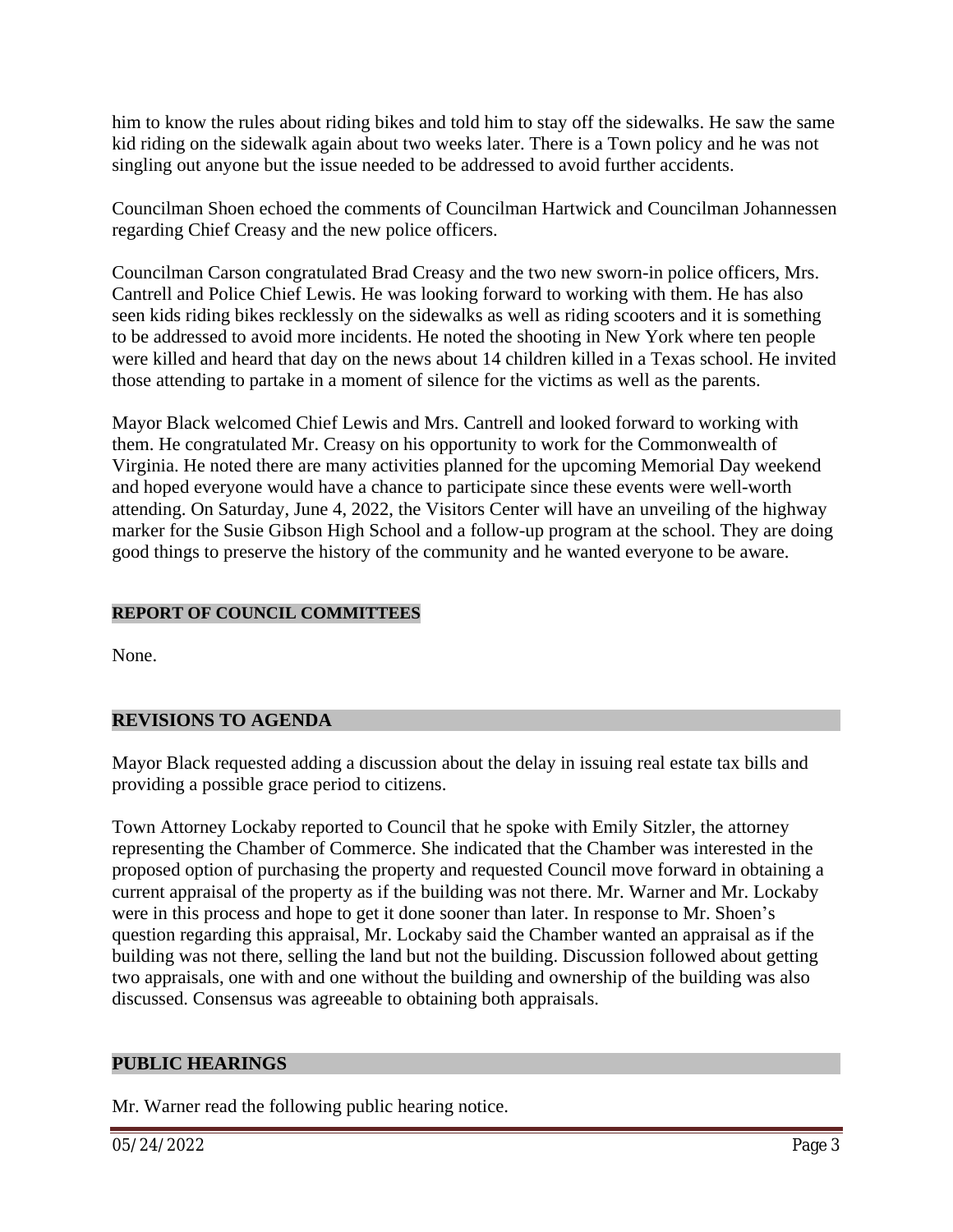### **PUBLIC HEARING NOTICE**

Notice is hereby given of public hearings to be held by Town Council at 7:00 p.m. on Tuesday, May 24, 2022, at the Town Municipal Building, Council Hall, 215 East Main Street for the purpose of hearing:

- Consideration of a request for a conditional use permit to install a roof mounted solar array for Donald Adams located at 1016 Hampton Ridge, Bedford, VA (Tax Parcel 175- A-35 T). The requester is Sunlight Solar, LLC, 10000 Chester Road, Chester, VA.
- Consideration of a request for a conditional use permit to install a roof mounted solar array for Daniel & Kimberly Whitworth located at 1123 Granite Drive, Bedford, VA (Tax Parcel 256-1-B-75 T). The requester is Power Home Solar, 919 North Main St Mooresville, NC.

Information is on file in the office of Planning and Community Development at 215 East Main Street. Anyone who is in favor of or opposed to the requests will have an opportunity to express his/her views at these hearings.

By the Authority of Town Council

Mayor Black opened the public hearing at 7:20 p.m.

### **Don Adams, 1016 Hampton Ridge, Bedford, VA**

Mr. Adams said they have applied to put solar panels on his house. The home originally had oil heating but someone else took it out and installed individual electric heat in every room which is expensive. They hope to be approved for solar energy.

With no one else coming forward to speak, Mayor Black closed the public hearing at 7:21p.m.

Mayor Black opened the next public hearing at 7:22 p.m.

### **Daniel Whitworth, 1123 Granite Drive, Bedford, VA**

Mr. Whitworth noted that his wife passed away that Sunday and his initial request was under both their names but he still wanted to be considered for the approval since he was caretaker for his wife's 85 year-old father. He uses oxygen and therefore more electricity is used and needed during loss of power due to severe weather. It is not his intention to sell or share the electricity generated and humbly requested approval for solar energy.

With no one else coming forward to speak, Mayor Black closed the public hearing at 7:23 p.m.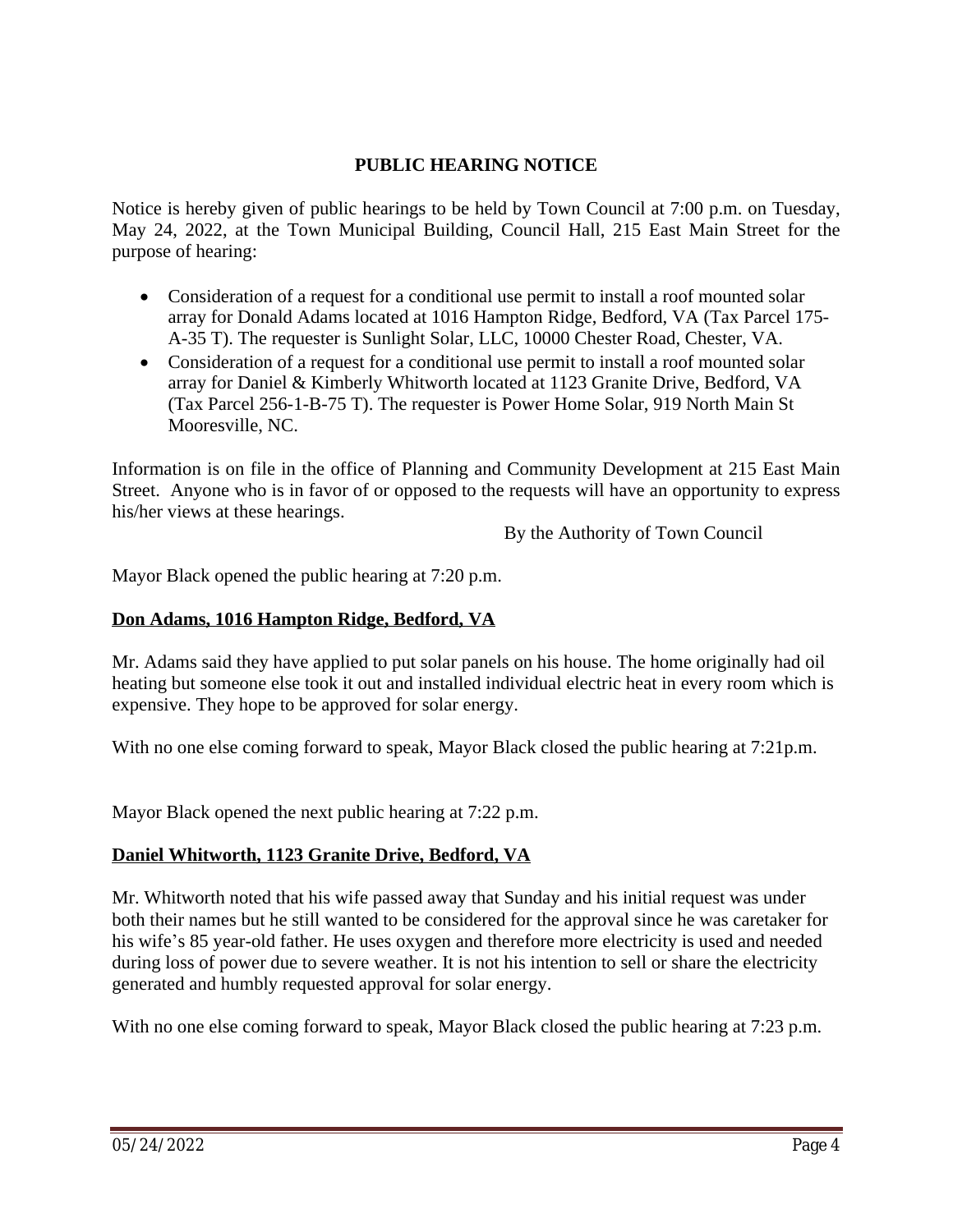#### **CONSENT AGENDA**

#### **Appointment of Member – Central Virginia Alcohol Safety Action Program Policy Board**

Todd Foreman has been filling in as the Town Representative on the Central Virginia Alcohol Safety Action Program Policy Board until a new Chief of Police was in place. The term on this board expires on August 31, 2022. Chief Ronnie Lewis is prepared to step into this position, which will be a three-year term, if appointed by Council.

### **ACTION REQUESTED:**

Council is requested to appoint Police Chief Ronnie Lewis to the Central Virginia Alcohol Safety Action Program Policy Board for a three-year term, said term to expire August 31, 2025.

Mr. Johannessen moved, seconded by Mr. Carson, to appoint Police Chief Ronnie Lewis to the Central Virginia Alcohol Safety Action Program Policy Board for a three-year term, said term to expire August 31, 2025.

Voted upon and carried by the following roll call vote.

| Councilman Carson      | aye |
|------------------------|-----|
| Councilman Hailey      | aye |
| Councilman Hartwick    | aye |
| Councilman Johannessen | aye |
| Councilman Shoen       | aye |
| <b>Mayor Black</b>     | aye |

The motion carried with six members voting aye.

#### **OLD BUSINESS**

None.

#### **NEW BUSINESS**

### **Resolution – Permitting a Private Utility (Solar Panels) by Conditional Use Permit at Tax Parcel 175-A-35-T**

The subject property is located at 1016 Hampton Ridge (identified as Tax Parcel 175-A-35-T). The property is zoned R-1A and is owned by Donald and Deborah Adams. The applicant is Sunlight Solar Virginia – Dominick Barlow. The applicant proposes to construct roof-mounted solar panels termed "Private Utility" in the zoning ordinance. The R-1A zoning district allows this use with a Conditional Use Permit in Section 603.02.a.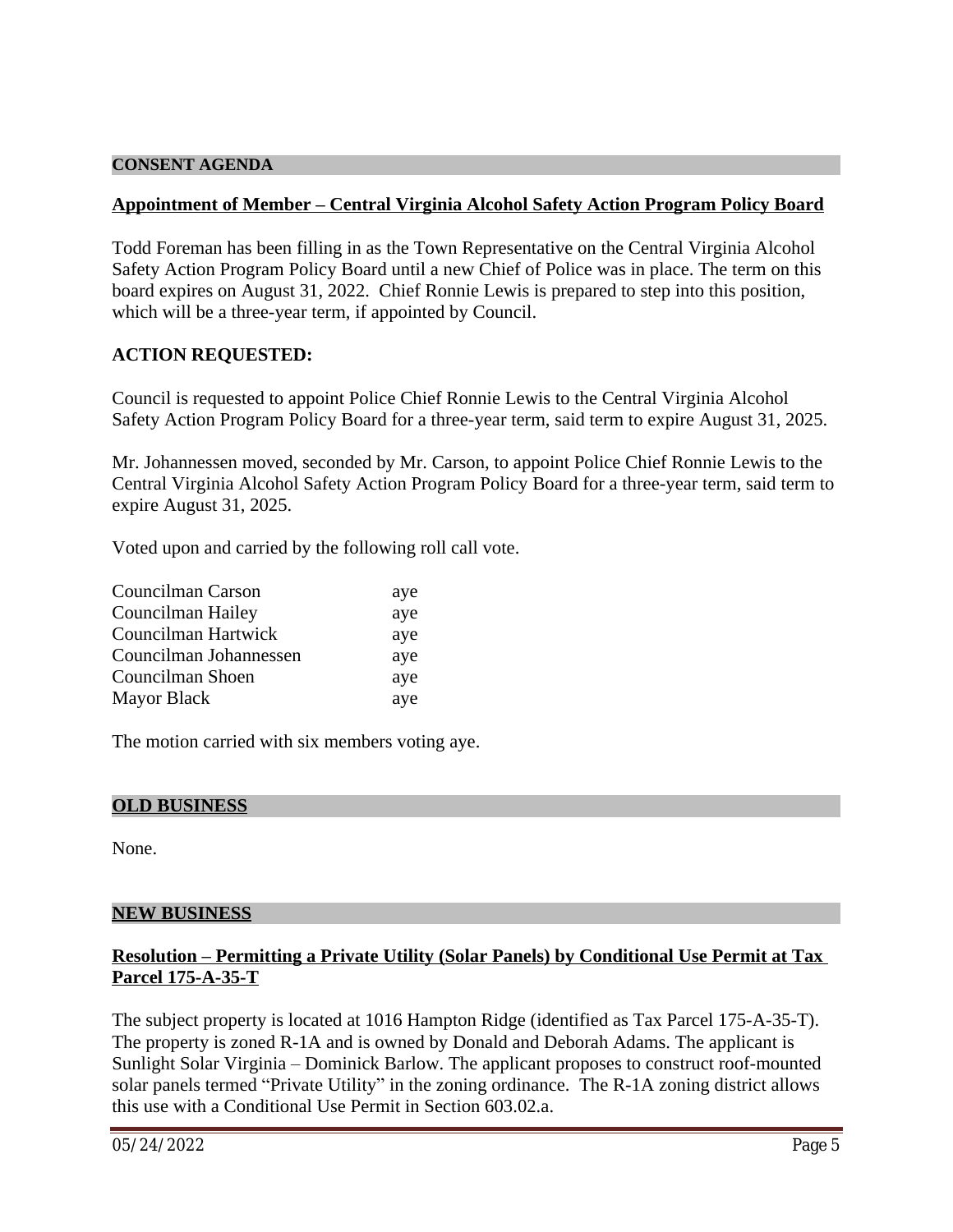The Planning Commission held a public hearing on May 5, 2022. The property owner was the only citizen who spoke in the hearing. There was one Commissioner comment about whether glare would be an issue based on the question being raised at the last hearing for solar panels for the former middle school project. Another Commissioner noted a similar panel installation on Maiden Lane did not produce glare.

The Commission voted 7-0 to recommend approval to Council without conditions.

## **ACTION REQUESTED:**

Town Council is requested to consider adopting a resolution to issue a Conditional Use Permit for residential roof-mounted solar panels as a "Private Utility" use. As part of a resolution approving the application for a Conditional Use Permit, Council may also impose conditions. Council also has the option to not adopt the resolution.

Mr. Hailey moved, seconded by Mr. Carson to adopt a resolution to issue a Conditional Use Permit for residential roof-mounted solar panels as a "Private Utility" use.

Voted upon and carried by the following roll call vote.

| Councilman Hailey      | aye |
|------------------------|-----|
| Councilman Hartwick    | aye |
| Councilman Johannessen | aye |
| Councilman Shoen       | aye |
| Councilman Carson      | aye |
| <b>Mayor Black</b>     | ave |

The motion carried with six members voting aye.

The resolution follows.

### **RESOLUTION**

### **PERMITTING A PRIVATE UTILITY (SOLAR PANELS) By CONDITIONAL USE PERMIT AT TAX PARCEL 175-A-35-T**

**WHEREAS,** the Planning Commission of the Town of Bedford held a public hearing on May 5, 2022 and recommended approval of the request without conditions; and

**WHEREAS**, the Town Council held a public hearing after notice was given in the *Bedford Bulletin* once a week for two successive weeks as required by Virginia Code 15.2-2204; and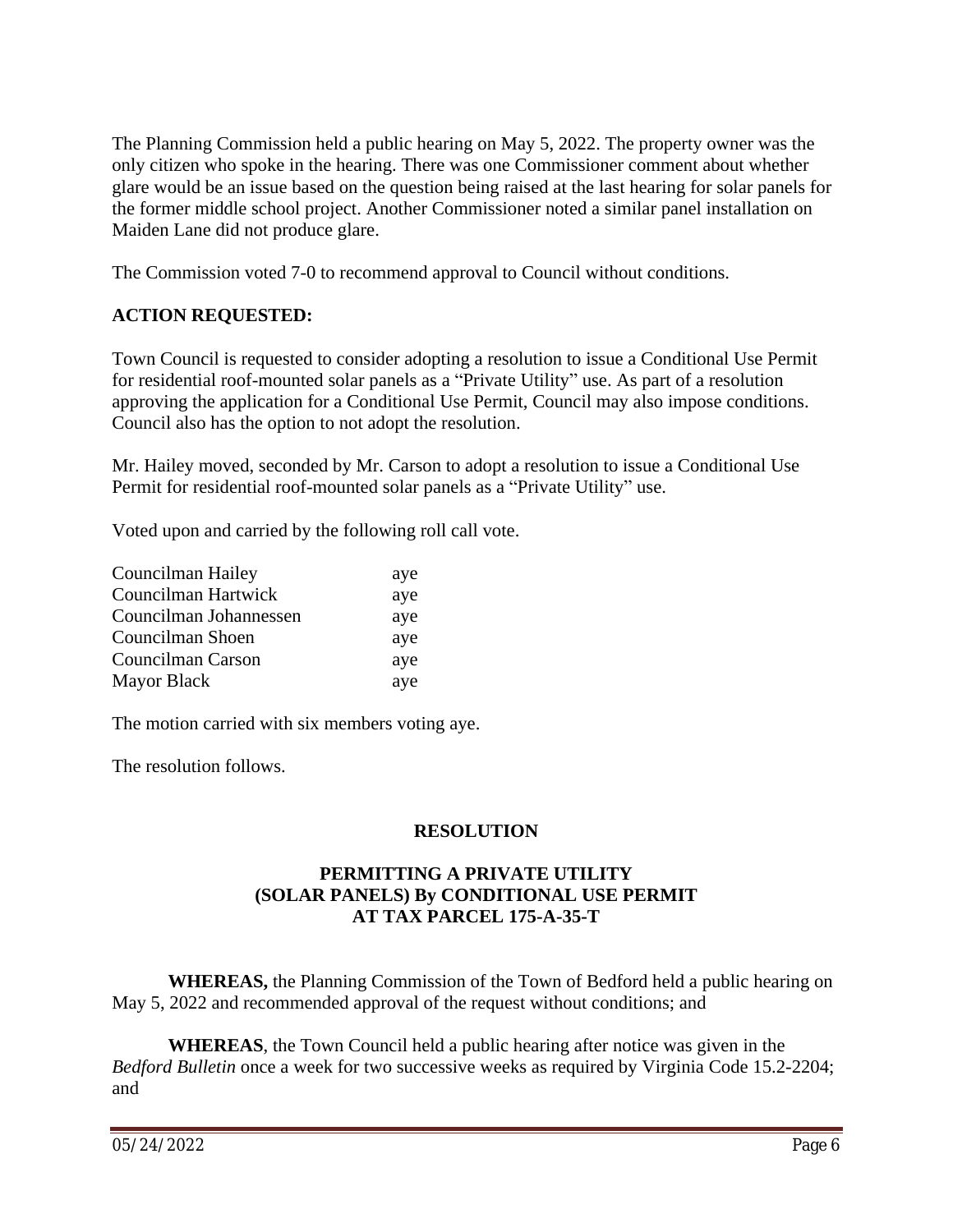**WHEREAS**, Section 603.02.a. of the Land Development Regulations allows "Private Utility" to be permitted with a conditional use permit in the R-1A zoning district; and

**WHEREAS,** the Town Council finds as a fact that the proposed use is consistent with the intent of the land development ordinance and the land use plan, and is in the public interest; and

**NOW, THEREFORE, BE IT Resolved BY THE TOWN COUNCIL OF THE TOWN OF BEDFORD, VIRGINIA** that a conditional use permit is granted to Donald and Deborah Adams for the property tax parcel 175-A-35-T (1016 Hampton Ridge) to allow a "Private Utility" for roof-mounted solar panels.

### **Resolution – Permitting a Private Utility (Solar Panels) by Conditional Use Permit at Tax Parcel 256-1-B-75-T**

The subject property is located at 1123 Granite Drive (identified as Tax Parcel 256-1-B-75-T). The property is zoned R-1 and is owned by Daniel and Kimberly Whitworth. The applicant is Power Home – Bryan Law. The applicant proposes to construct roof-mounted solar panels termed "Private Utility" in the zoning ordinance. The R-1 zoning district allows this use with a Conditional Use Permit in Section 602.02.e.

The Planning Commission held a public hearing on May 5, 2022. The property owner was the only citizen who spoke in the hearing. The Commission voted 7-0 to recommend approval to Council without conditions.

# **ACTION REQUESTED:**

Town Council is requested to consider adopting a resolution to issue a Conditional Use Permit for residential roof-mounted solar panels as a "Private Utility" use. As part of a resolution approving the application for a Conditional Use Permit, Council may also impose conditions. Council also has the option to not adopt the resolution.

Mr. Johannessen moved, seconded by Mr. Hartwick to adopt a resolution to issue a Conditional Use Permit for residential roof-mounted solar panels as a "Private Utility" use.

Voted upon and carried by the following roll call vote.

| Councilman Hartwick    | aye |
|------------------------|-----|
| Councilman Johannessen | aye |
| Councilman Shoen       | aye |
| Councilman Carson      | aye |
| Councilman Hailey      | aye |
| <b>Mayor Black</b>     | aye |

The motion carried with six members voting aye.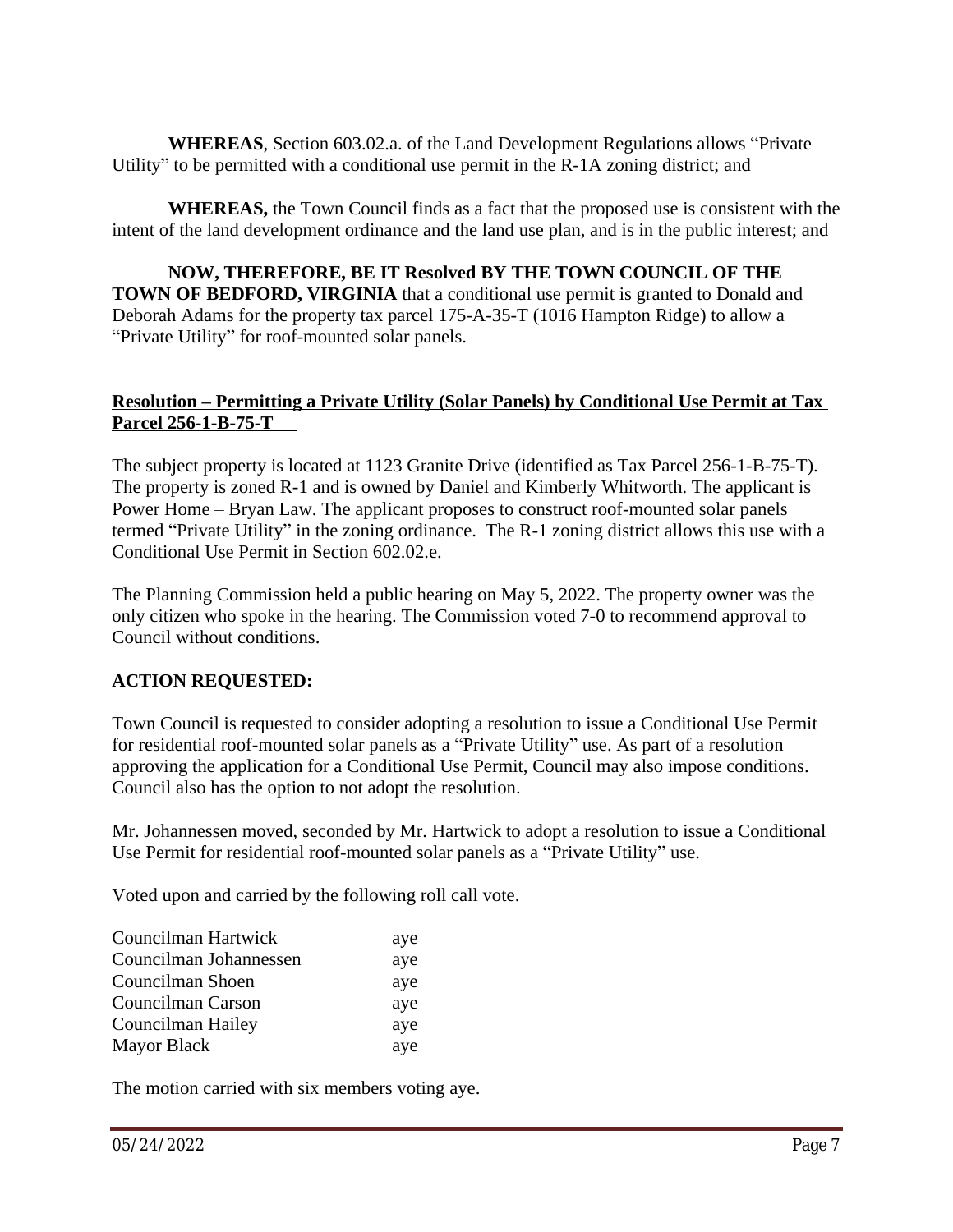The resolution follows.

## **RESOLUTION**

## **PERMITTING A PRIVATE UTILITY (SOLAR PANELS) BY CONDITIONAL USE PERMIT AT TAX PARCEL 256-1-B-75-T**

**WHEREAS**, the Planning Commission of the Town of Bedford held a public hearing on May 5, 2022 and recommended approval of the request without conditions; and

**WHEREAS**, the Town Council held a public hearing after notice was given in the *Bedford Bulletin* once a week for two successive weeks as required by Virginia Code 15.2-2204; and

**WHEREAS**, Section 602.02.e. of the Land Development Regulations allows "Private Utility" to be permitted with a conditional use permit in the R-1 zoning district; and

**WHEREAS**, the Town Council finds as a fact that the proposed use is consistent with the intent of the land development ordinance and the land use plan, and is in the public interest; and

**NOW, THEREFORE, BE IT RESOLVED BY THE TOWN COUNCIL OF THE TOWN OF BEDFORD, VIRGINIA** that a conditional use permit is granted to Daniel and Kimberly Whitworth for the property tax parcel 256-1-B-75-T (1123 Granite Drive) to allow a "Private Utility" for roof-mounted solar panels.

# **Ordinance - Establishing Real Estate Tax Rate – Fiscal Year 2022-2023**

Section 58.1-3005 of the Code of Virginia of 1950, as amended, requires that Council annually levy a tax on all real estate located within the Town. The attached ordinance establishes a tax rate for Fiscal Year 2022-2023 of \$0.31 per one hundred dollars of assessed valuation. The ordinance has been posted in accordance with **§** 2-54 of the Town Code.

# **ACTION REQUESTED:**

Town Council is requested to adopt the ordinance establishing the real estate tax rate for Fiscal Year 2022-2023 at \$0.31 per one hundred dollars of assessed valuation.

Mr. Hailey moved, seconded by Mr. Hartwick to adopt the ordinance establishing the real estate tax rate for Fiscal Year 2022-2023 at \$0.31 per one hundred dollars of assessed valuation.

Voted upon and carried by the following roll call vote.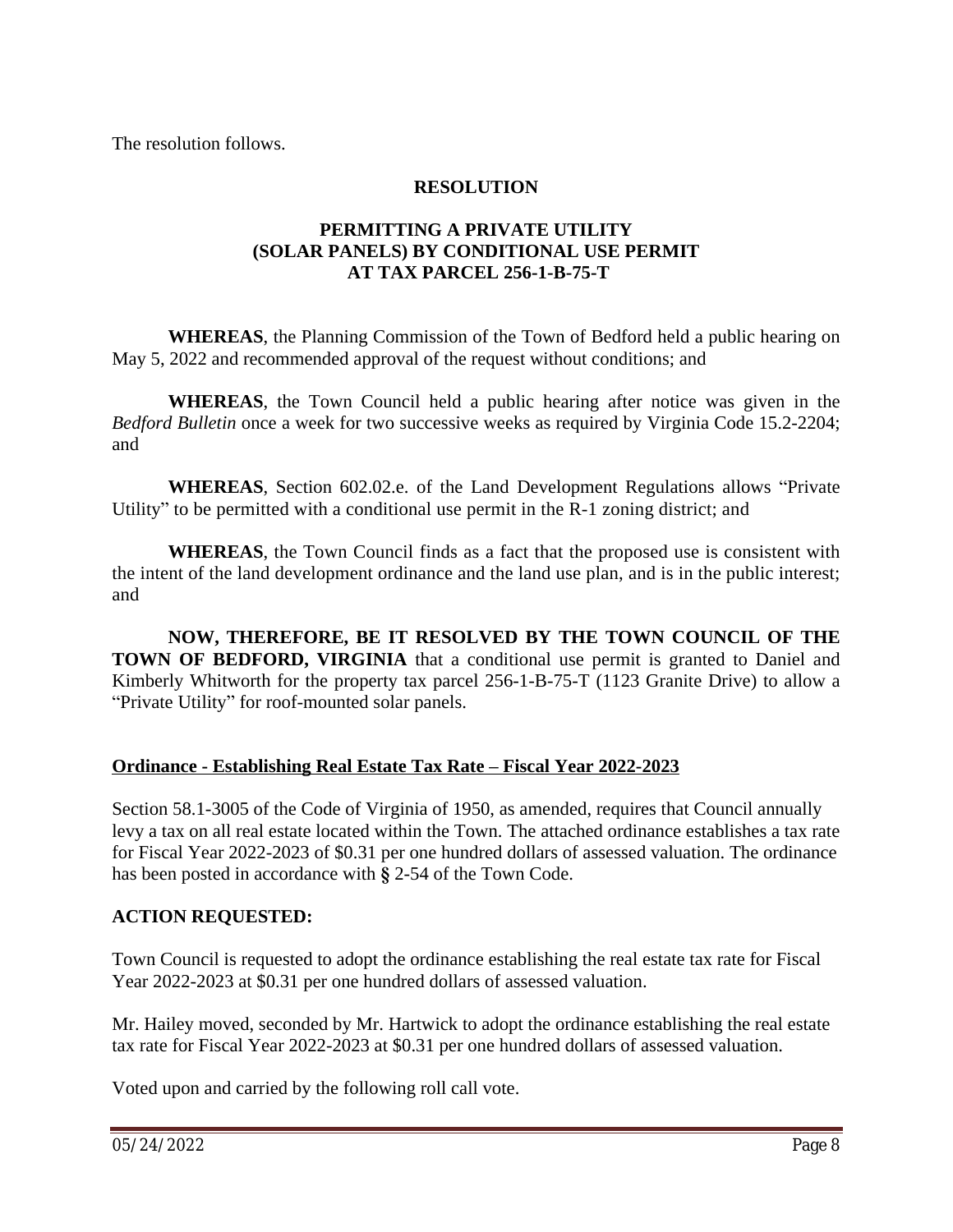| Councilman Johannessen | aye |
|------------------------|-----|
| Councilman Shoen       | aye |
| Councilman Carson      | aye |
| Councilman Hailey      | aye |
| Councilman Hartwick    | aye |
| <b>Mayor Black</b>     | aye |

The motion carried with six members voting aye.

The ordinance follows.

### **ORDINANCE NO. 22-4**

### **AN ORDINANCE LEVYING TAX UPON REAL ESTATE AND CERTAIN TANGIBLE PERSONAL PROPERTY OF PUBLIC SERVICE CORPORATIONS AND ESTABLISHING THE TAX RATE THEREON FOR THE FISCAL YEAR BEGINNING JULY 1, 2022**

**BE IT ORDAINED** by the Town Council of the Town of Bedford, Virginia, that there be, and is hereby levied for the Fiscal Year 2022-2023, a tax rate of \$0.31 per one hundred dollars of assessed valuation on all taxable real estate located in the Town, the respective levy hereby ordered being also applicable to the real estate and tangible personal property of public service corporations within the limitations specified by Section 58.1-2606 of the Code of Virginia of 1950, as amended, based upon the assessment thereof fixed by the State Corporation Commission and duly certified.

### **Ordinance - Establishing Personal Property Tax Rate - Calendar Year 2022**

Section 58.1-3005 of the Code of Virginia of 1950, as amended, requires that Council shall annually levy a tax on tangible personal property located within the Town. The attached ordinance establishes a tax rate for calendar year 2022 of \$1.06 per one hundred dollars of one hundred per centum (100%) of assessed value on all taxable tangible personal property, with the exception of household goods and personal effects as classified in §58.1-3504 and horses, mules and other kindred animals, hogs, poultry, grains and other feeds used for the nurture of farm animals, grain and tobacco; cattle, sheep and goats, farm machinery and farm implements as such items are classified in Section 58.1-3505. All tangible personal property employed in a trade or business other than that described in subdivisions 1 through 16 of §58.1-3503 is taxed at a levy of \$0.000001 per one hundred dollars of one hundred per centum (100%) of the assessed valuation. One vehicle owned by disabled veterans are taxed at a rate of \$0.000001 per one hundred dollars of one hundred per centum (100%) of assessed value on taxable tangible personal property, separately classified in Section 58.1-3506 (a) (19). The ordinance also establishes a tax rate of \$0.000001 per one hundred dollars of one hundred per centum (100%) of assessed valuation on machinery and tools as classified in §58.1-3507, motor carriers as separately classified in §58.1.3506, and motor vehicles with a seating capacity of not less than 30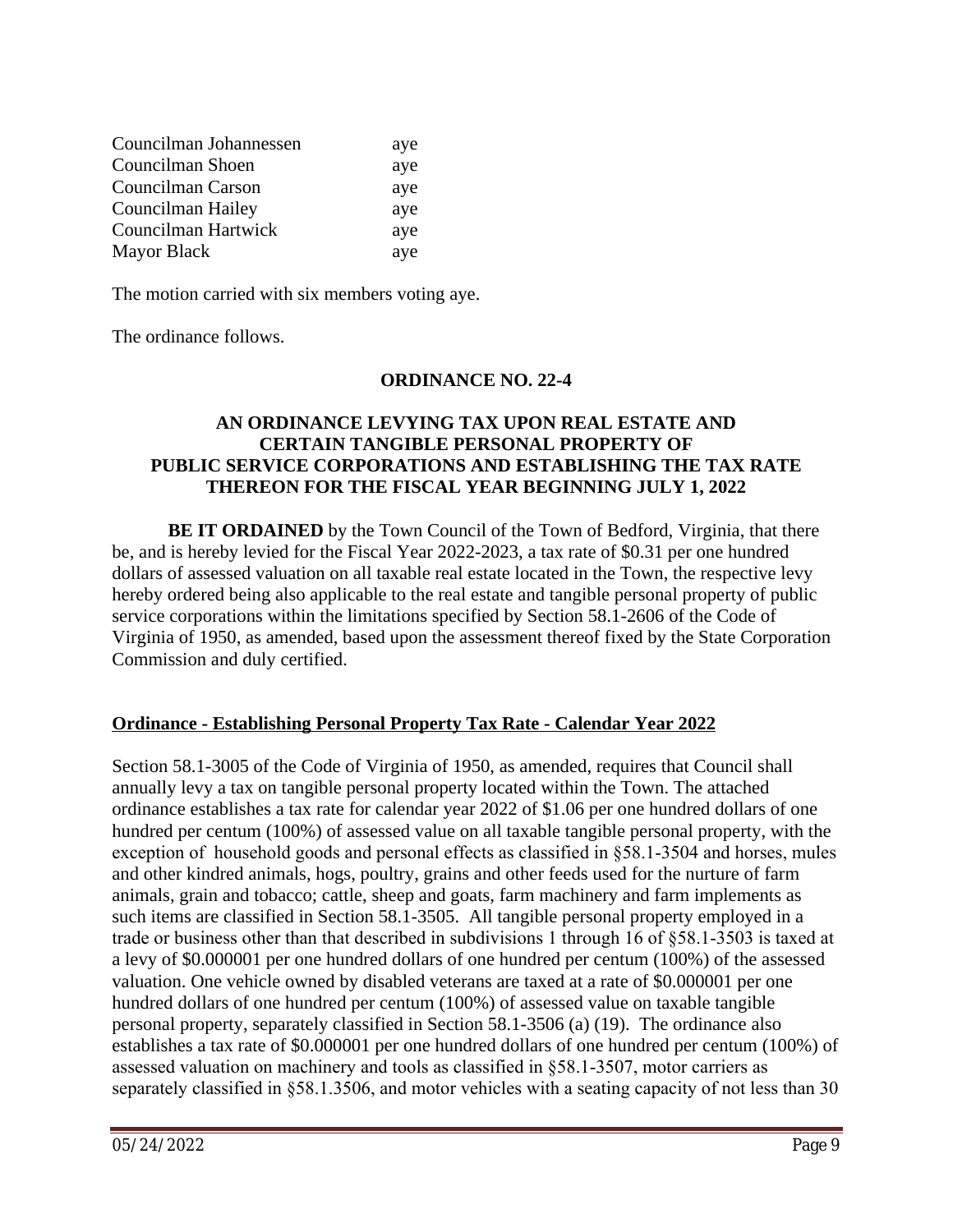persons, including the driver as classified in §58.1—3506(a)(39). The ordinance has been posted in accordance with §2-54 of the Town Code.

# **ACTION REQUESTED:**

Town Council is requested to adopt the ordinance establishing the personal property tax rate for calendar year 2022.

Mr. Hailey moved, seconded by Mr. Hartwick to adopt the ordinance establishing the personal property tax rate for calendar year 2022, which is the same rate as calendar year 2021.

Voted upon and carried by the following roll call vote.

| Councilman Shoen       | aye |
|------------------------|-----|
| Councilman Carson      | aye |
| Councilman Hailey      | aye |
| Councilman Hartwick    | aye |
| Councilman Johannessen | aye |
| <b>Mayor Black</b>     | aye |

The motion carried with six members voting aye.

The ordinance follows.

# **ORDINANCE NO. 22-5**

## **AN ORDINANCE LEVYING TAX UPON TANGIBLE PERSONAL PROPERTY AND ESTABLISHING THE TAX RATES THEREON FOR THE CALENDAR YEAR BEGINNING JANUARY 1, 2022**

**BE IT ORDAINED** by the Town Council of the Town of Bedford, Virginia, that there be, and is hereby levied, for the calendar year 2022, a tax rate of \$1.06 per one hundred dollars of one hundred per centum (100%) of assessed value on all taxable tangible personal property, including property separately classified in Section 58.1-3503 of the Code of Virginia, 1950, as amended, unless exempted from taxation or subject to a different rate under this ordinance. All tangible personal property employed in a trade or business other than that described in subdivision 1 through 18 of Section 58.1-3503 is taxed at a levy of \$0.000001 per one hundred dollars of one hundred per centum (100%) of the assessed valuation. Household goods and personal effects as classified in Section 58.1-3504 and horses, mules and other kindred animals, hogs, poultry, grains and other feeds used for the nurture of farm animals, grain and tobacco; cattle, sheep and goats, farm machinery and farm implements as such items are classified in Section 58.1-3505 are exempted in whole from tangible personal property taxation. The following items are taxed at a rate of \$0.000001 per one hundred dollars of one hundred per centum (100%) of the assessed valuation: (a) machinery and tools separately classified in Section 58.1-3507; and (b) motor carriers as separately classified in Section 58.1-3506; (c) one vehicle owned by disabled veterans, of the Code of Virginia, 1950, as amended, as separately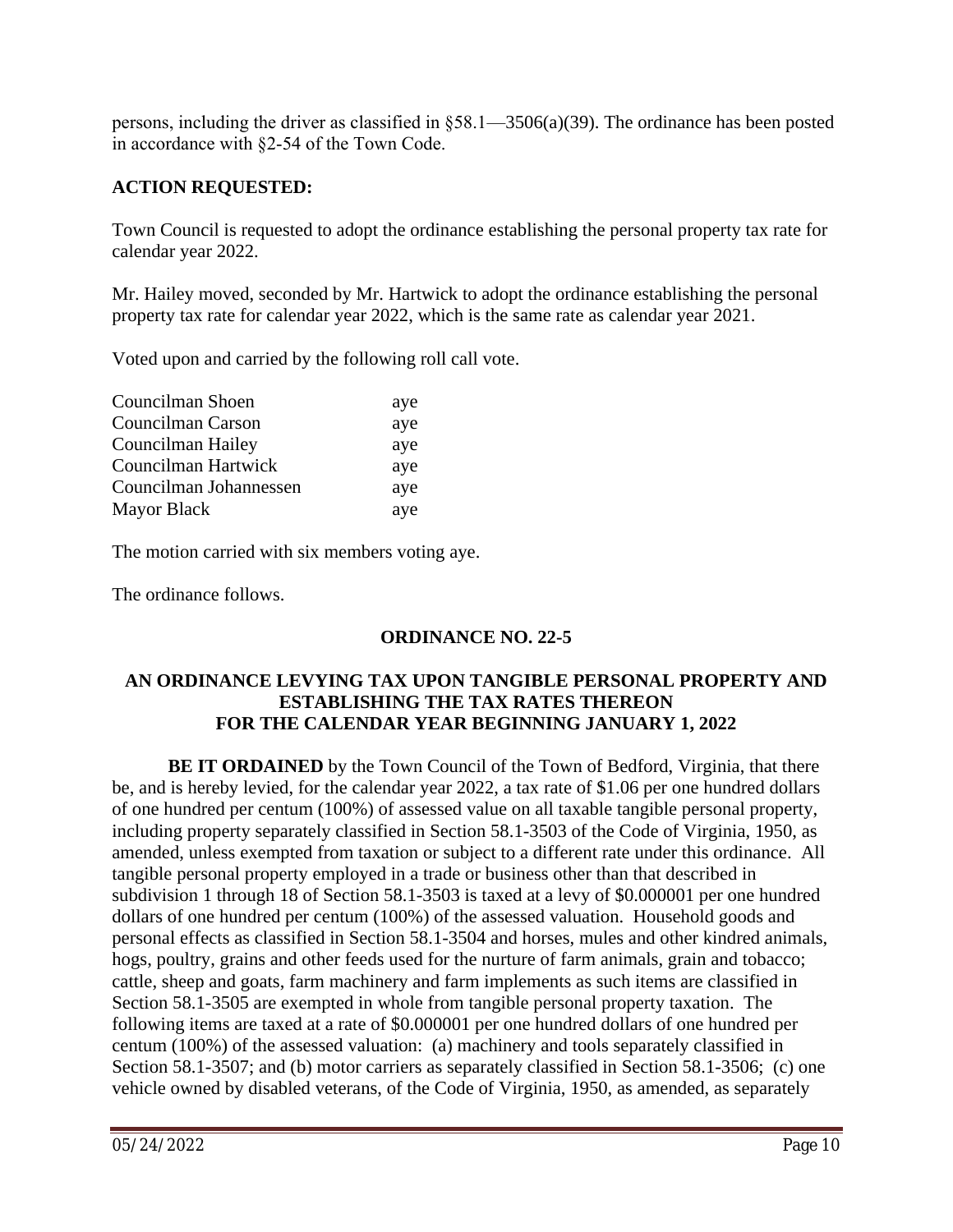classified in Section 58.1-3506(a)(19); and (d) motor vehicles with a seating capacity of not less than 30 persons, including the driver, as separately classified in Section 58.1-3506 (a) (39).

## **Resolution - Setting Percentage Tax Relief to Exhaust PPTRA Relief Funds**

The Virginia General Assembly in 1998 passed the Personal Property Tax Relief Act with the philosophy that relief would be gradually implemented to eliminate personal property tax on personal use motor vehicles. By 2004, the Virginia General Assembly had revised its philosophy and capped the contribution from the Commonwealth to localities for reimbursement for personal property taxes.

As a result, the City Council, on November 22, 2005, in accordance with state statutes, adopted an ordinance which provided that the funds to be reimbursed to the City of Bedford by the Commonwealth would be allocated in such a manner as to eliminate personal property taxation on each qualifying vehicle with an assessed value of \$1,000 or less and that the Council would set, annually by resolution, a percentage of relief in respect to assessed values of more than \$1,000 as applied to the first \$20,000 in value of each such qualifying vehicle so as to exhaust fully the PPTRA funds provided to the City by the Commonwealth.

The Treasurer has been advised that the State has allocated **\$280,647** toward personal property tax relief in the Town of Bedford for fiscal year 2022-2023. Based upon projected personal property tax valuations, staff recommends that Council resolve to provide that the state relief funds be allocated in the following ways for fiscal year 2022-2023: (a) personal property taxation upon qualifying vehicles with an assessed value no more than \$20,000 will have 100% of the applicable tax relieved, and (b) the applicable tax rate shall apply to all assessed values over \$20,000 and to all non-qualifying vehicles.

# **ACTION REQUESTED:**

Town Council is requested to adopt the resolution as recommended by staff.

Mr. Hartwick moved, seconded by Mr. Carson to adopt the resolution as recommended by staff.

Voted upon and carried by the following roll call vote.

| Councilman Carson      | aye |
|------------------------|-----|
| Councilman Hailey      | aye |
| Councilman Hartwick    | aye |
| Councilman Johannessen | aye |
| Councilman Shoen       | aye |
| <b>Mayor Black</b>     | aye |

The motion carried with six members voting aye.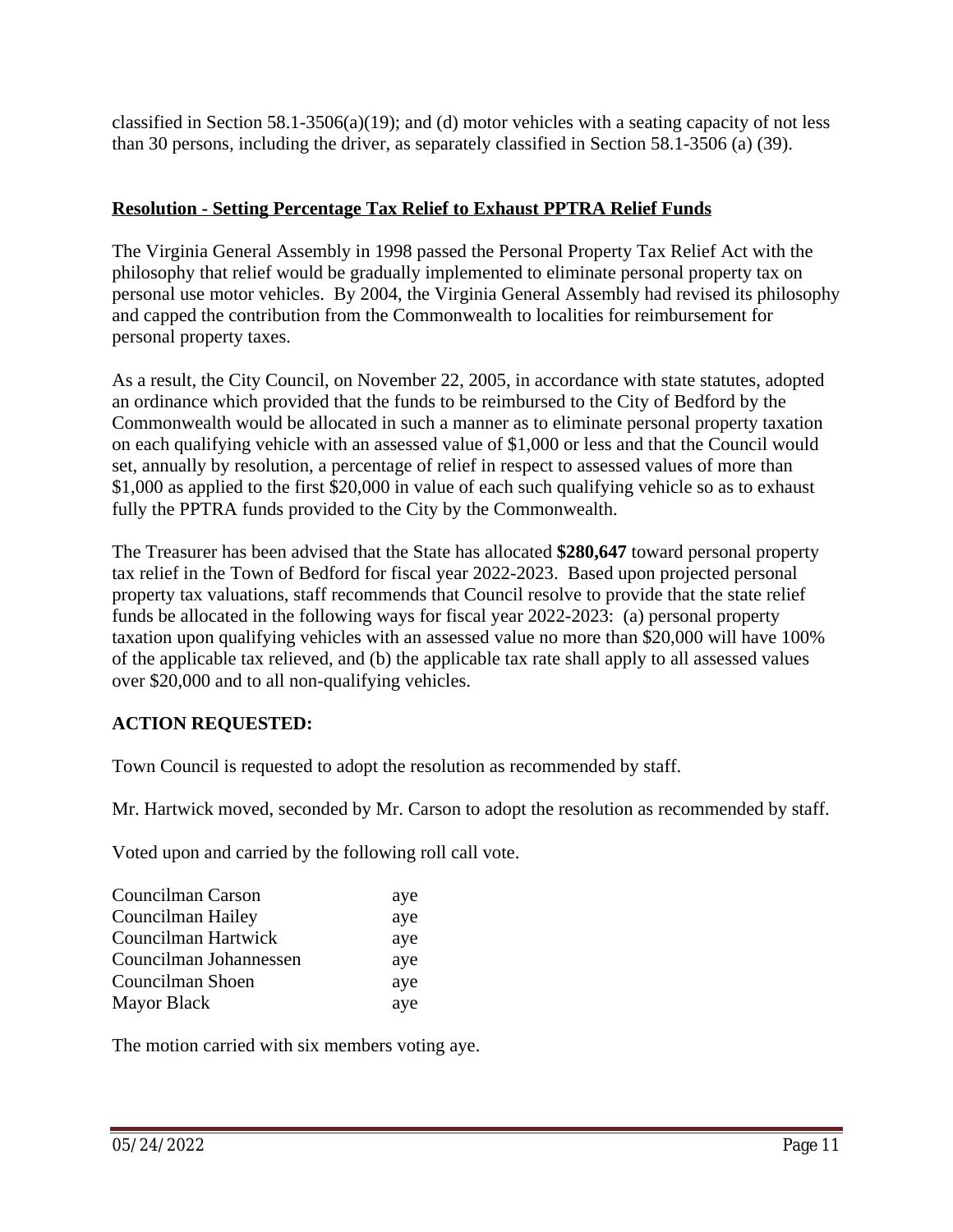The resolution follows.

### **A RESOLUTION ESTABLISHING A PERCENTAGE TAX RELIEF RATE PURSUANT TO THE VIRGINIA PERSONAL PROPERTY TAX RELIEF ACT**

**WHEREAS,** the Virginia General Assembly in 1998 passed the Personal Property Relief Act based upon a philosophy that in passing the Act the personal property tax on personal motor vehicles would be eliminated; and

**WHEREAS,** in 2001, the Virginia General Assembly set the reimbursement rate to localities for personal property taxes for personal vehicles at seventy percent (70%) of the personal property tax amount; and

**WHEREAS,** in 2004, the Virginia General Assembly enacted statutes which drastically changed the philosophy of the Act and capped the contribution of the Commonwealth to localities for reimbursement for personal property taxes; and

**WHEREAS,** on November 22, 2005, the City Council of the City of Bedford passed an ordinance (Ordinance No. 05-24) which provided, among other things, that the allocation of personal property tax relief be allocated in such a manner as to eliminate personal property taxation on each qualifying vehicle with an assessed value of \$1,000 or less and that with respect to qualifying vehicles with assessed values of more than \$1,000 the City Council, by resolution, would set annually a percentage to be applied to the first \$20,000 in value of each such qualifying vehicle that based upon estimates of assessments would use up all remaining available state personal property tax relief; and

### **NOW, THEREFORE, BE IT RESOLVED BY THE COUNCIL OF THE TOWN OF BEDFORD AS FOLLOWS:**

Section 1. In accordance with the requirements set forth in Section 58.1-3524(C) (2) and Section 58.1-3912(E) of the Code of Virginia, as amended by Chapter 1 of the Acts of Assembly (2004 Special Session 1) and as set forth in item 503.E (Personal Property Tax Relief Program) of Chapter 951 of the 2005 Acts of Assembly any qualifying vehicle having a situs within the Town commencing January 1, 2022, shall receive personal property tax relief in the following manner:

- Personal use vehicles valued up to \$20,000 will be eligible for 100% tax relief;
- Personal use vehicles valued at \$20,001 or more shall only receive 100% tax relief on the first \$20,000 of value with the applicable tax rate applied to the value over \$20,000; and
- All other vehicles which do not meet the definition of "qualifying" (business use vehicles, farm use vehicles, motor home, etc.) will not be eligible for any form of tax relief under this program.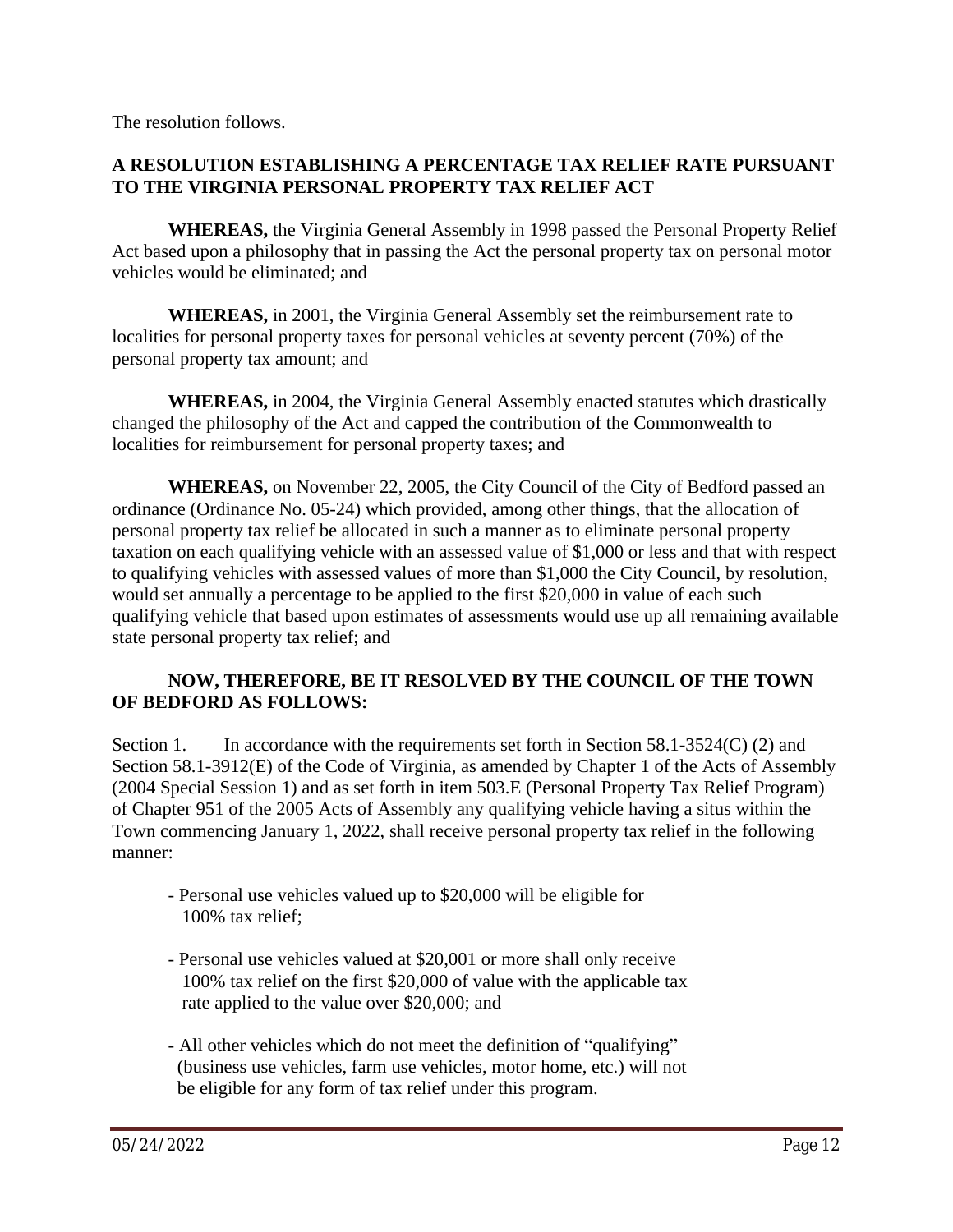Section 2. Any amount of Personal Property Tax Relief Act relief not used within and the Town's fiscal year shall be carried forward and used to increase the funds available for personal property tax relief in the following fiscal year.

Section 3. This Resolution shall take effect on July 1, 2022.

# **Adoption of Budget for Fiscal Year 2022-2023**

The Fiscal Year 2022-2023 Budget is a document that has resulted from a very structured and formal development process. Town Council conducted work sessions to further refine it on February 26<sup>th</sup> and March 22<sup>nd</sup>. A public hearing on the budget was conducted May 10, 2022, and interested parties were given an opportunity to. publicly voice their opinion of its contents.

Having gone through this process, staff amended the Fiscal Year 2022-2023 Budget to reflect changes discussed in Council work sessions and; recommended by consensus of Council members, subsequent to the work sessions.

# **ACTION REQUESTED:**

Town Council is requested to adopt the budget for Fiscal Year 2022-2023 with the following amendments:

- 1. In the General Fund, Revenue Account **Prior Year Fund Balance** shall be changed to \$544,529.
- 2. In the General Fund, Expenditure Account **Aerial Photography** shall be inserted at \$38,000.
- 3. In the General Fund, Expenditure Account **Bedford Ride Program** shall be changed to \$4,500.
- 4. In the General Fund, Expenditure Account **Wharton Gardens** shall be changed to \$3,000.
- 5. In the General Fund, Expenditure Account **Bedford Area Educational Foundation** shall be changed to \$2,000.
- 6. In the General Fund, Expenditure Account **Bedford Boys Tribute Center** shall be changed to \$3,000.

In the General Fund Capital Improvement Program:

- 1. Under **Information Technology**, the line item entitled "Cell Phone Upgrades" at a cost of \$75,000 shall be deferred to FY23-24.
- 2. Under **Information Technology**, the line item entitled "Office 365 Hybrid" at a cost of \$35,000 shall also be deferred to FY23-24.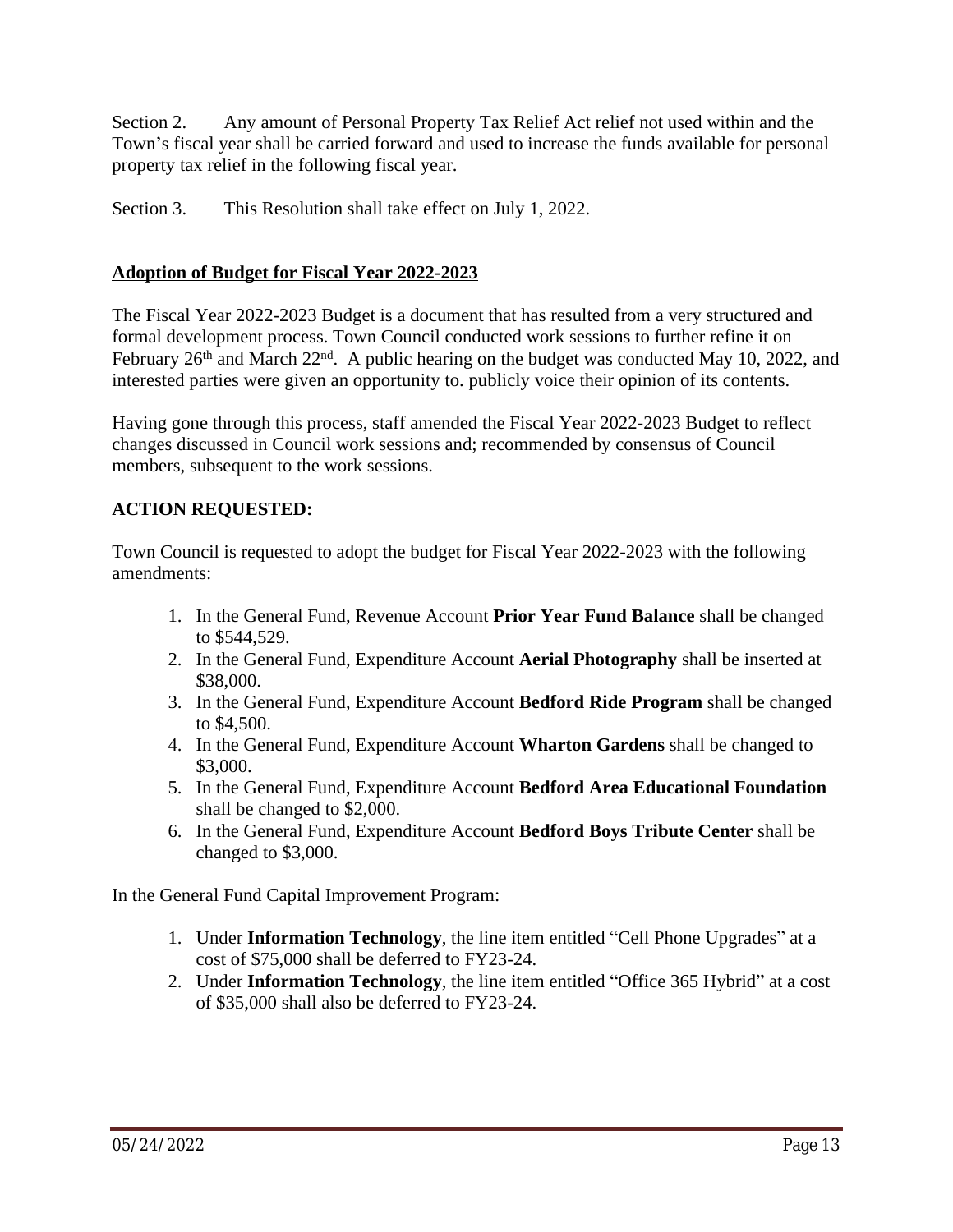Mr. Hartwick moved, seconded by Mr. Shoen to adopt the Fiscal Year 2022-2023 Budget as amended.

Mr. Warner explained that the \$38,000 expenditure for **Aerial Photography** is something needed for GIS planning, planning and zoning work for streets, and to make sure that the statefunded aerial program remains current. The monies are taken from the prior year fund balance.

In response to a question regarding the budget request voiced by Officer Brooke at the budget public hearing on May 10, 2022; Mr. Warner said he discussed the request with Chief Lewis and the expenditure can be absorbed through a combination of community donations and budget savings, so no amendment is needed for that item. Mayor Black noted the budget also includes a 5% Cost of Living Adjustment (COLA) for Town employees across the board.

Voted upon and carried by the following roll call vote.

| Councilman Carson      | aye |
|------------------------|-----|
| Councilman Hailey      | aye |
| Councilman Hartwick    | aye |
| Councilman Johannessen | aye |
| Councilman Shoen       | aye |
| Mayor Black            | aye |

The motion carried with six members voting aye.

### **Ordinance - Appropriating Funds - Fiscal Year 2022-2023**

Section 58.1-3005 of the Code of Virginia of 1950, as amended, requires that Council shall, on a regular basis, make an appropriation of funds for expenditure by the Town. The attached ordinance directs that the funds as set out in the budget for Fiscal Year 2022-2023 be appropriated and set aside to the appropriate funds, and authorizes the Town Manager to expend the funds in accordance with said budget and in accordance with prior appropriations. The ordinance denoting the original appropriations has been posted in accordance with **§**2-54 of the Town Code.

### **ACTION REQUESTED:**

Town Council is requested to adopt the ordinance appropriating funds as set out in the budget for Fiscal Year 2022-2023 as amended and adopted, and authorize the Town Manager to expend the funds in accordance with said budget.

Mr. Carson moved, seconded by Mr. Hartwick to adopt the ordinance appropriating funds as set in the budget for FY 2022-2023.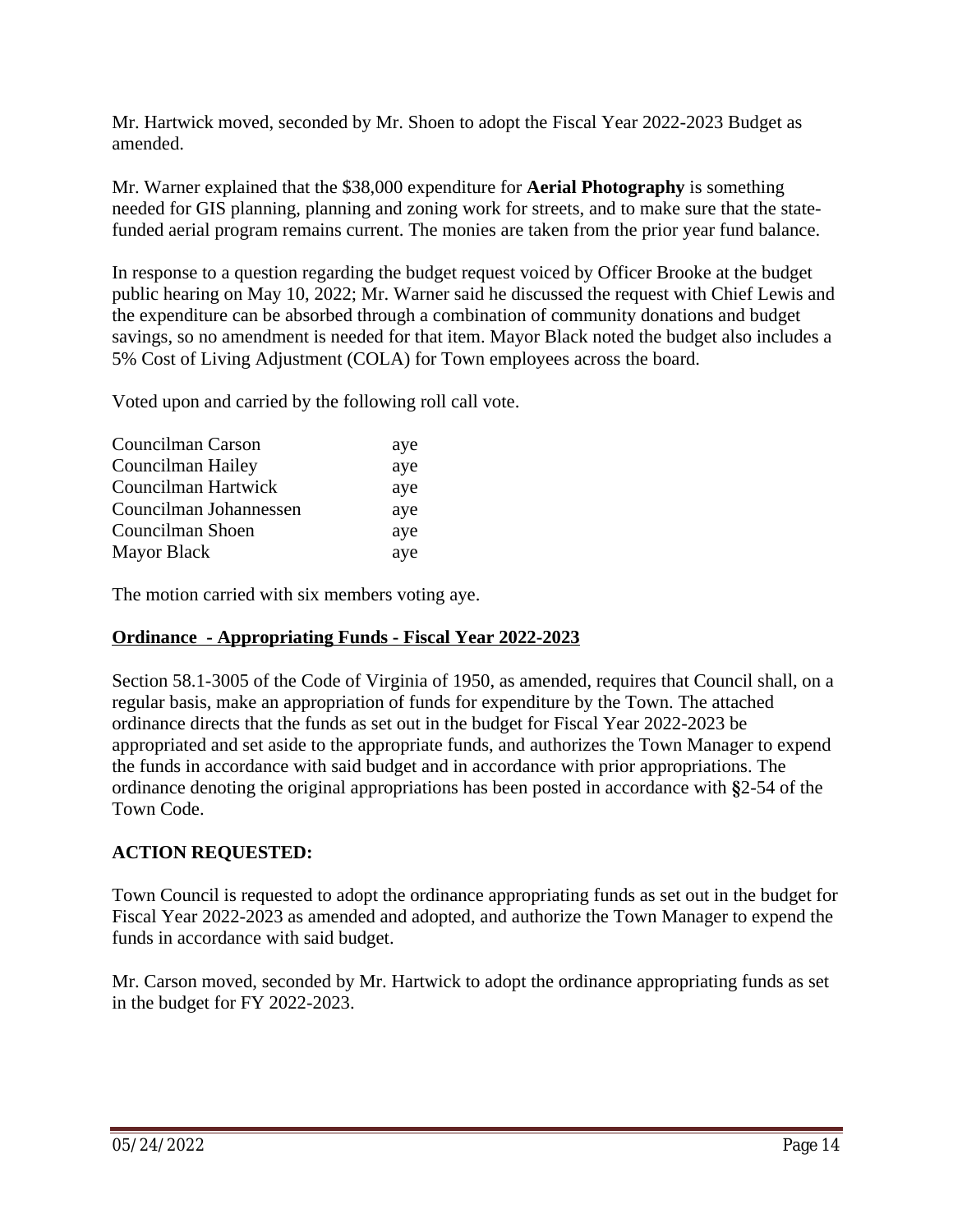Voted upon and carried by the following roll call vote.

| Councilman Hailey      | aye |
|------------------------|-----|
| Councilman Hartwick    | aye |
| Councilman Johannessen | aye |
| Councilman Shoen       | aye |
| Councilman Carson      | aye |
| <b>Mayor Black</b>     | aye |

The motion carried with six members voting aye.

The ordinance follows.

#### **ORDINANCE NO. 22-6**

### **AN ORDINANCE DIRECTING THE APPROPRIATION OF FUNDS FOR THE FISCAL YEAR BEGINNING JULY 1, 2022**

**BE IT ORDAINED** that the Town Council of the Town of Bedford, Virginia, hereby directs that the funds as set out in the budget for Fiscal Year 2022-2023 for the Town of Bedford are appropriated and set aside to the General Fund, to the Solid Waste Fund, to the Electric Fund, to the General Capital Projects Fund, to the Solid Waste Capital Projects Fund, and to the Electric Capital Projects Fund, as shown in said budget, and that the Town Manager is authorized to expend the funds in the General Fund, Solid Waste Fund, Electric Fund, General Capital Projects Fund, Solid Waste Capital Projects Fund, and Electric Capital Projects Fund in accordance with said budget and in accordance with prior appropriations.

#### **Discussion regarding the real estate tax**

Mayor Black explained that the real estate tax bills were delayed in being mailed out but the due date is June 5, 2022 and interest begins accrual on June 6 with a 10% late charge beginning as well, if not paid. He thought it would be appropriate to consider an extension before imposing the late penalty and interest. Attorney Lockaby concurred and noted while reviewing the code that a change needs to be made to the code to accurately reflect when the Town actually collects the taxes. He recommended Council clarify the due dates so the code can be amended and posted. Discussion followed.

Mr. Shoen moved, seconded by Mr. Hailey, to revise the Town ordinance to reflect real estate taxes are due on June 5 and December 5 of each calendar year.

Voted upon and carried by the following roll call vote.

| Councilman Hartwick    | aye |
|------------------------|-----|
| Councilman Johannessen | aye |
| Councilman Shoen       | aye |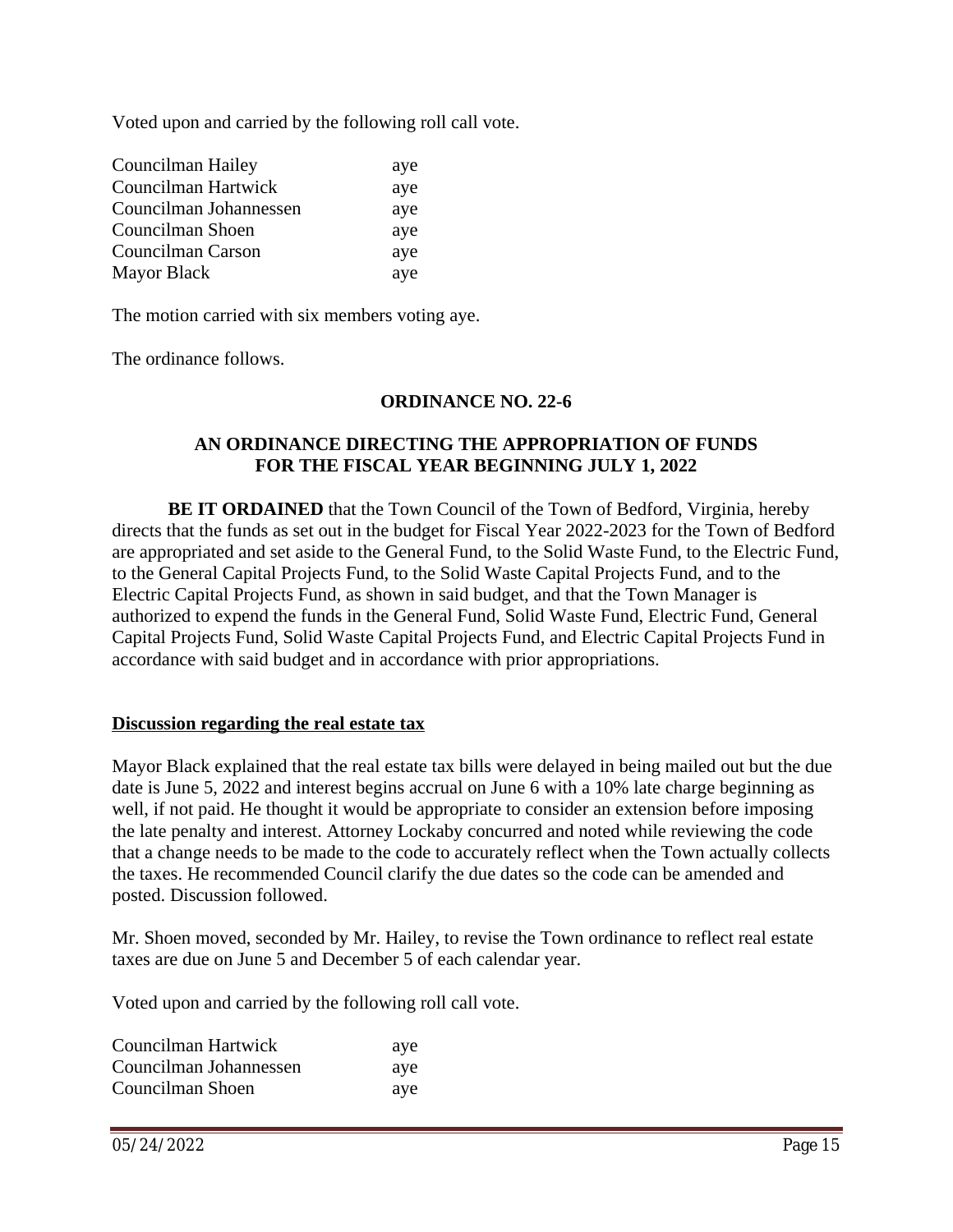| Councilman Carson | ave |  |
|-------------------|-----|--|
| Councilman Hailey | ave |  |
| Mayor Black       | ave |  |

The motion carried with six members voting aye.

Mr. Shoen moved, seconded by Mr. Carson to extend the penalty and interest accrual date for unpaid real estate taxes due on June 5, 2022, from June 6, 2022 to June 24, 2022. This extension pertains to the June 5, 2022 collection only.

Voted upon and carried by the following roll call vote.

| Councilman Johannessen | aye |
|------------------------|-----|
| Councilman Shoen       | aye |
| Councilman Carson      | aye |
| Councilman Hailey      | aye |
| Councilman Hartwick    | aye |
| <b>Mayor Black</b>     | aye |

The motion carried with six members voting aye.

The ordinance follows.

### **ORDINANCE NO. 22-7**

### **AN AMENDMENT TO THE CODE OF THE TOWN OF BEDFORD, VIRGINIA, OF 1984, AS AMENDED, TO AMEND AND REENACT A PORTION OF CHAPTER 54 – TAXATION, ARTICLE III – REAL AND PERSONAL PROPERTY, INCLUDING MACHINERY AND MERCHANTS' CAPITAL TO CHANGE DUE DATES FOR REAL ESTATE TAX PAYMENTS AND TO DEFER LATE PAYMENT PENALTIES FOR 2022**

**WHEREAS**, the Town of Bedford, Virginia, upon reversion to Town status, began following twice yearly real estate tax billing and collections, on the same cycle as Bedford County; and

**WHEREAS**, tax bills for the first half of each tax year are customarily due on June 5, however, due to software problems, bills were not timely sent in calendar year 2022 in such time and manner as to give citizens the opportunity to pay their real estate tax bills before they became delinquent, and subject to fees and penalties; and

**WHEREAS,** the Council, in order to serve the public health, safety, and general welfare, wishes to make certain changes to the Town Code, in conformance with Section 58.1-3916 of the Code of Virginia, 1950, as amended, and the Town Charter, in order to conform it to current practice and provide relief to taxpayers who may receive their real estate tax bills late.

**NOW THEREFORE**, the Town Council of the Town of Bedford, Virginia, hereby ordains as follows:

1. Section 54-106 of the Code of the Town of Bedford, 1984, is hereby amended and reenacted as follows: